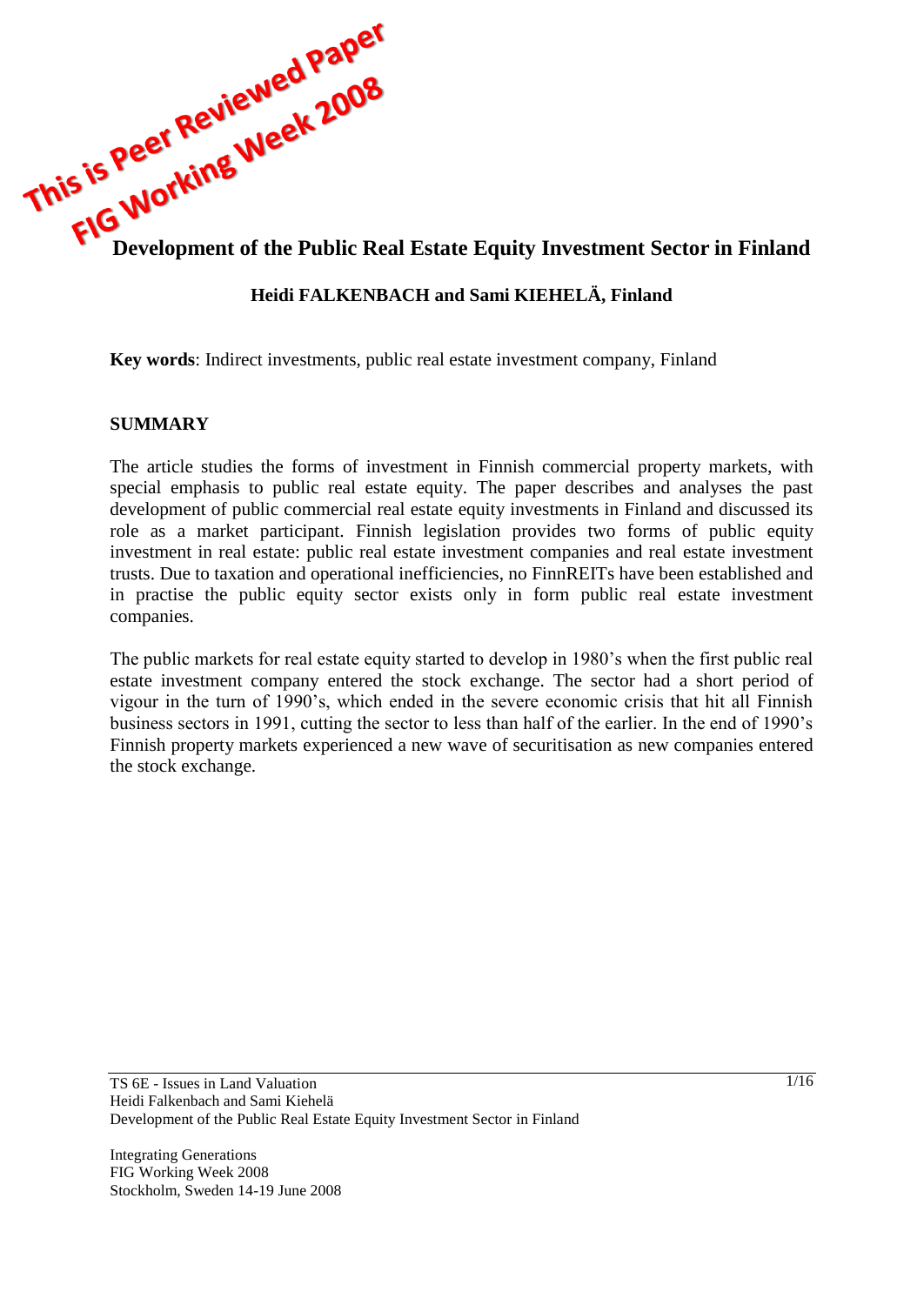# **Development of the Public Real Estate Equity Investment Sector in Finland**

## **Heidi FALKENBACH and Sami KIEHELÄ, Finland**

## **1. INTRODUCTION**

Real estate investment can be divided into different categories by their form. One of the most common divisions is the division between direct and indirect real estate investments, where direct investments refer to the acquisition and management of the actual properties. Indirect real estate investments stand for investments in a vehicle (e.g. REIT or investment company) that invests in equity or debt real estate.

A more detailed classification has been created by Hudson-Wilson et al. (2003). They divide the world of commercial real estate investment into four structures by their debt and equity as well as trading characteristics. First group of real estate investments is the private commercial real estate equity, which can be owned directly or through a vehicle. Second group, private commercial real estate debt, stands for either directly issued mortgages or commercial mortgages held through a vehicle. The third category is public real estate equity, typically in the form of real estate investment trusts (REITs) or real estate investment companies. The fourth structure commercial real estate debt that is structured as commercial mortgage-backed securities.

|        | <b>Private</b>                                                                                                                             | <b>Public</b>                                                                   |
|--------|--------------------------------------------------------------------------------------------------------------------------------------------|---------------------------------------------------------------------------------|
| Equity | -Direct investment<br>-Shares in REC and MREC<br>-Shares in unlisted<br>instruments<br>-real estate investment<br>companies<br>-funds etc. | -Shares in listed real estate<br>investment companies<br>(-Shares in FinnREITs) |
| Debt   | -Mortgages held by<br>financial institutions                                                                                               |                                                                                 |

**Figure 1** Commercial real estate investment markets in Finland

Figure 1 represents the forms of real estate investment available in the Finnish markets classified following model of Hudson-Wilson et al. (2003). As can be seen, the investment possibilities in Finland are still fairly limited. Private commercial real estate is organized

TS 6E - Issues in Land Valuation

Heidi Falkenbach and Sami Kiehelä

Development of the Public Real Estate Equity Investment Sector in Finland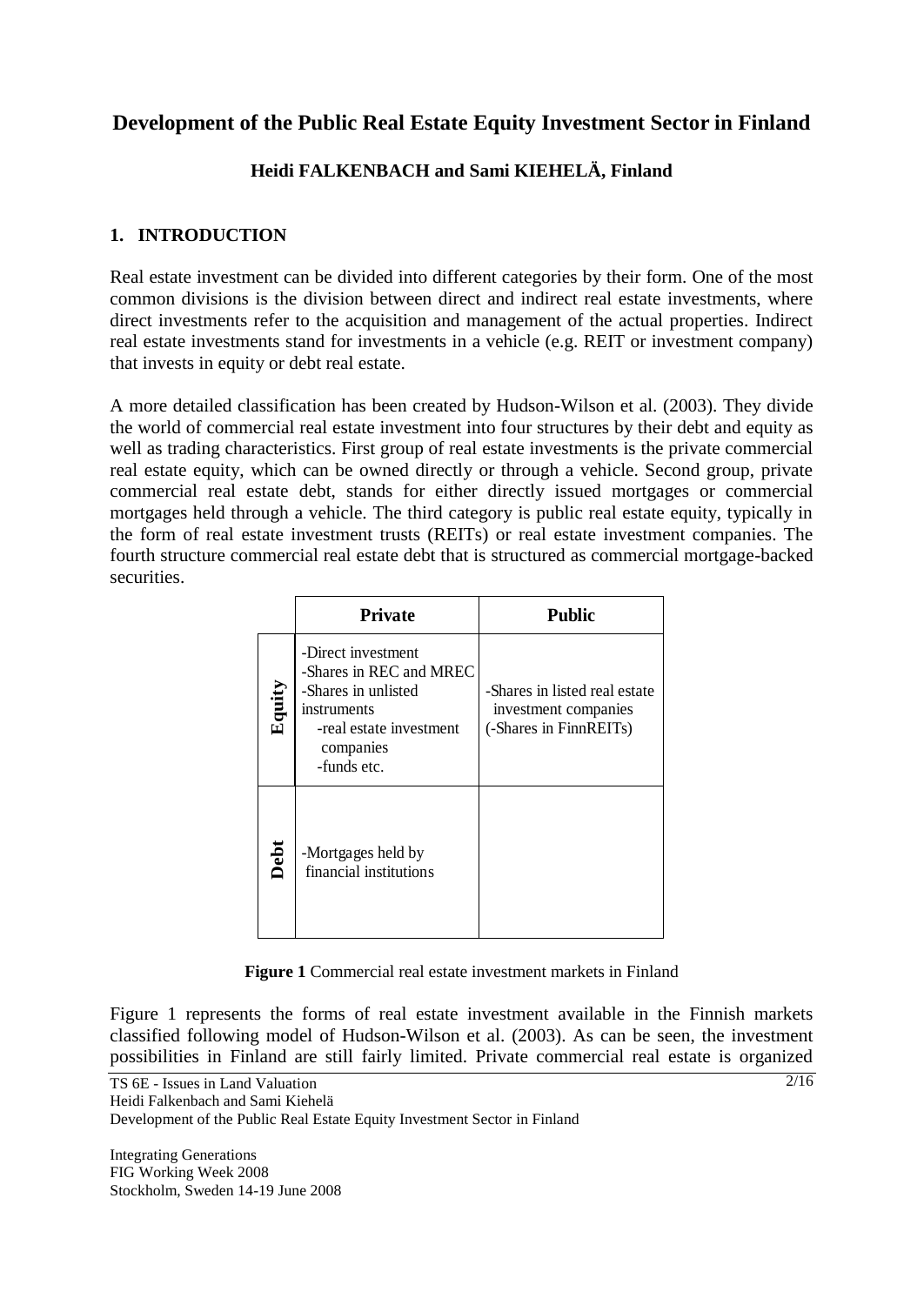through direct ownership or shares in usual real estate company (REC), mutual real estate company (MREC) or an unlisted real estate investment company, or a fund. Public real estate equity is provided for in the legislation in forms of public real estate company and real estate investment trust, but in practise exists only in the form of public real estate companies. Private commercial real estate debts are mortgages held by financial institutions, but there exists no commercial mortgage-backed securities in the Finnish markets. On residential markets, the mortgage-backed security was launched in 2007.

This article focuses on the public equity sector and it's development and is organised in the following manner. Chapter 2 discusses the forms of public real estate equity investments provided for in the Finnish legislation. Chapter 3 discusses the development of the sector from 1988 to 2006 through a review of the development of the number of instruments provided in the markets as well development of the sector size. Chapter 4 provides the conclusions and discussion.

## **2. REGULATION OF PUBLIC EQUITY INVESTMENTS**

## **2.1 Public real estate investment companies**

Finnish public real estate investment companies (PREICs) are regulated according to the same laws as other public companies. All limited liability companies are regulated by the Finnish Companies Act (734/1978) and additionally, publicly traded companies have to comply with the Securities Market Act (495/1989). In addition, Accounting Act (1336/1997) and Accounting Ordinance (1339/1997) affect the operations of PREICs, especially in the field of distribution of dividends.

Finnish Companies Act (FCA) defines the limited liability of shareholders as well as minimum capital required for the company. Currently, a public limited liability company's minimum equity capital is set on 80 000 euros (FCA 1 §3). In addition, FCA defines the possibilities for dividend sharing. The Securities Market Act regulates the trade, marketing, issuance and trading of shares of Finnish public companies (Chapters 2 and 3). In addition, Securities Market Act has provisions on market abuse (Chapter 5) and public bidding (Chapter 6).

Accounting Act defines the rules for the appreciation of assets. Until the end of year 2004 public limited liability companies were allowed to follow the same regulation as private limited liability companies regards to appreciation of assets. In practise, this allowed PREICs to assess their real estate investments in their annual reports and financial statements into book values. In 2005, the regulation was changed, as public limited liability companies were required to follow the International Financial Reporting Standards (IFRS) (Accounting Act 7a §2). The IFRS requires PREICs to appreciate their real estate investments in market values.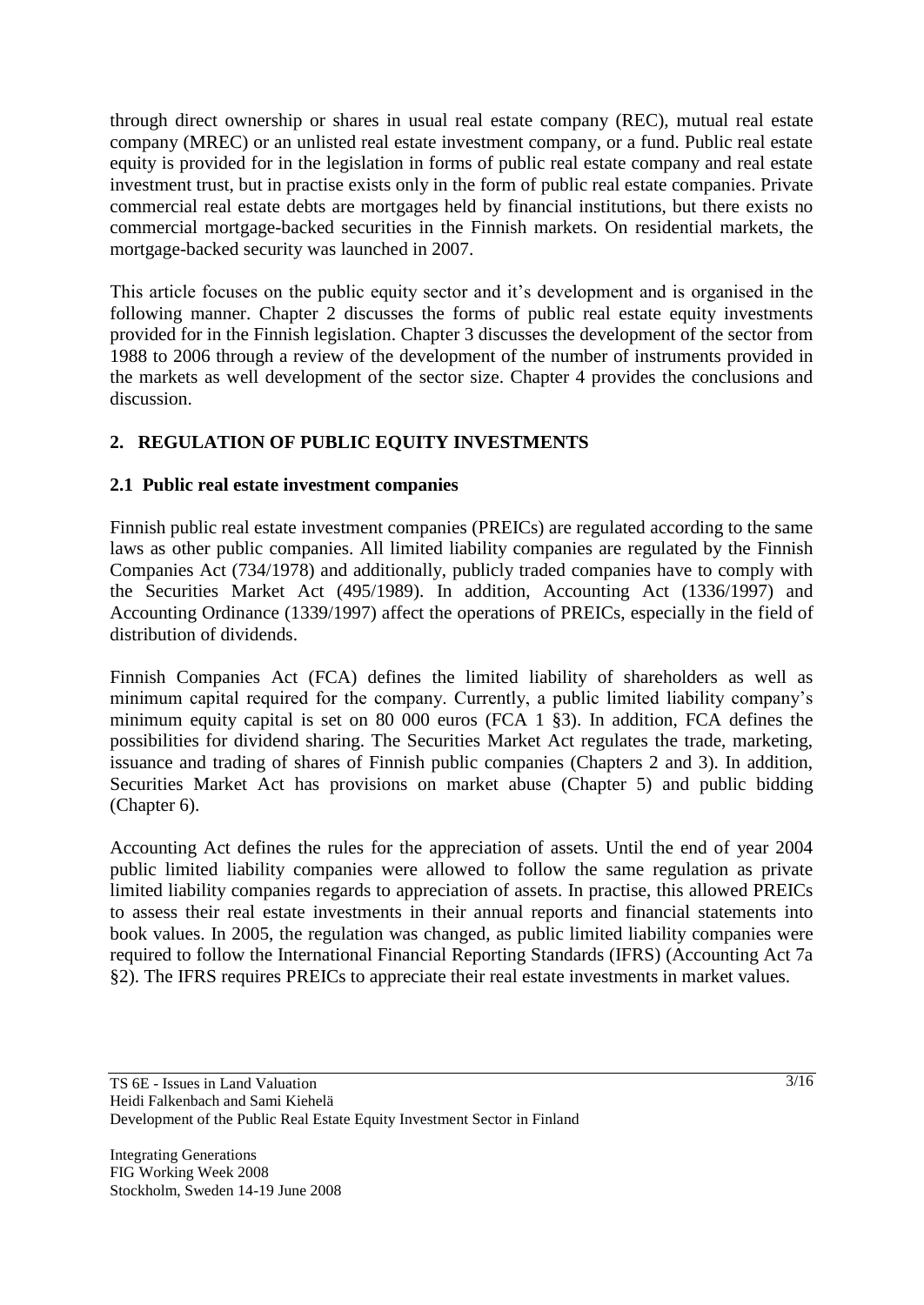Public real estate investment companies are imposed a corporate tax of 26 per cent on profits generated by the company. In addition, also shareholders are liable to pay tax for income received in form of dividends. Thereby, investments are imposed to double taxation.

For private individuals and estates 70 per cent of incomes on dividends received from a public company (incl.PREICs) is regarded as income from capital, and imposed a flat tax rate of 26 per cent. The remaining 30 per cent is non-taxable. (Income Tax Act 1535/1992, Chapter 2 § 33a).

The main principle for taxation of corporations is that dividends are non-taxable (Corporation Income Tax Act (CITA), Chapter 1 §6a). A corporation is liable of taxation for its dividend income when

a) dividend is received from shares categorised as investment assets and the receiving corporation has less than 10 per cent ownership in the company

b) dividends are received by a private corporation from a public corporation in which it has less than 10 per cent ownership

c) dividend is received from a corporation whose corporate-law home is not Finland or a corporation defined in the European Community directive (90/435/ETY) on parent and affiliate companies

In these cases 25 per cent of the income is non-taxable, and 75 per cent if taxed with a tax rate of 26 per cent. (Corporation Income Tax Act (CITA Chapter 1 §6a)

### **2.2 Finnish real estate trusts**

The first law on Finnish real estate trusts (FinnREITs) was enacted in 1997. The law regulates the activities of real estate investment trust traded in a public marketplace, i.e. stock exchange. As, according to the Real Estate Investment Trusts Act (REIT Act, 1173/1997) in it's original form, a FinnREIT can operate in a form of public limited liability company and imposed to the same legislation as PREICs. In addition, REIT Act imposes some additional regulations for the operation of FinnREIT.

The FinnREITs can practise investments in real estate and real estate securities. At least 60 per cent of assets must be invested in real estate or real estate securities within the European Economic Area (EEA). In addition, a maximum of 20 per cent of assets can be invested in construction or development activities (REITA, §15). A FinnREIT must provide public information on the value of the properties at least once a year (REITA § 17). Valuations must be provided by an external valuator (REITA §18).

The minimum equity capital of a FinnREIT is 5 million euros (REITA, §9). A FinnREIT can use leverage up an amount corresponding one third of the assets of the trust. If the rules of the trusts name special reasons for additional leverage, the trust can in these specific cases use additional leverage up to an amount that corresponds one third of the assets of the trust (REITA §16).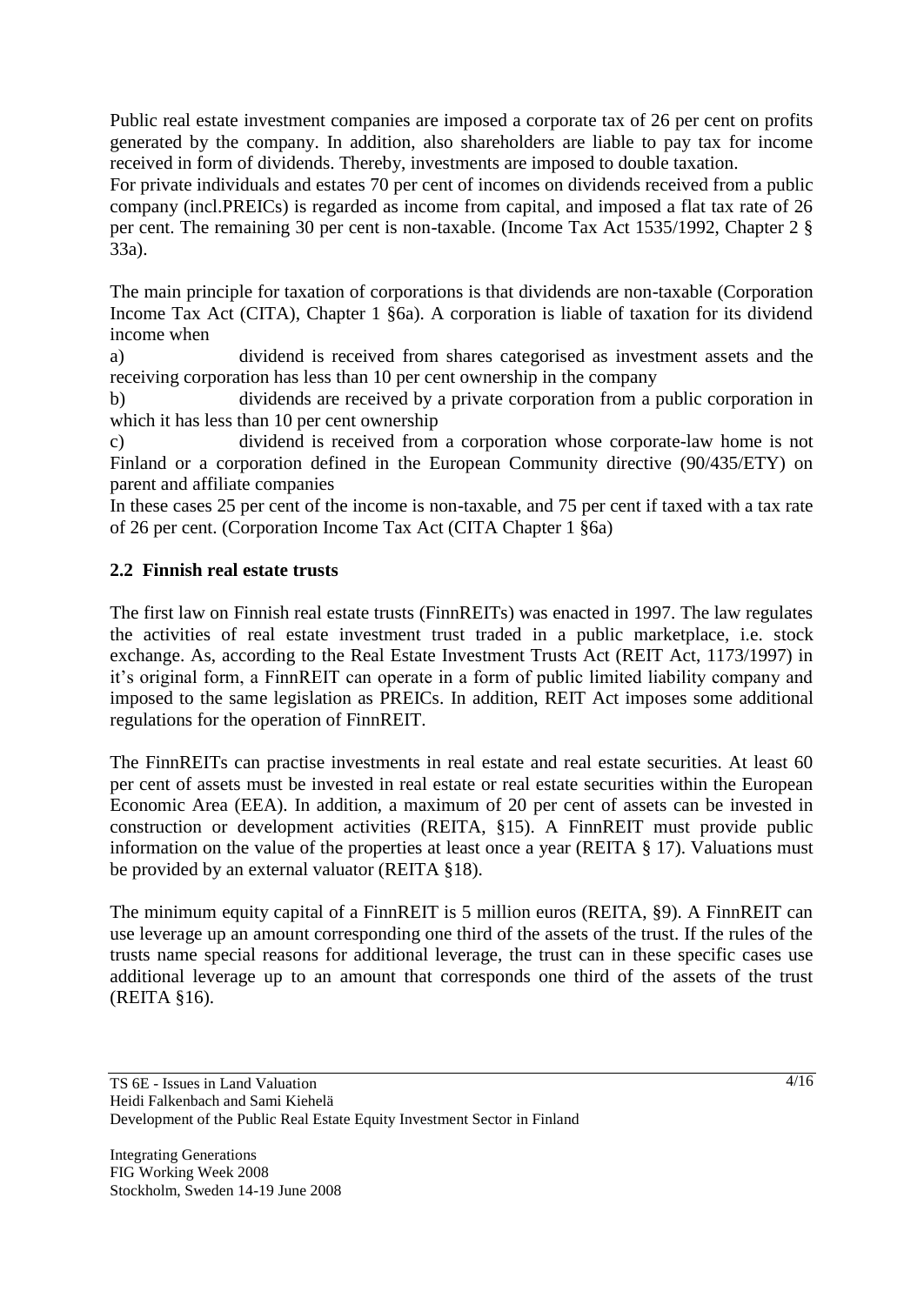By this far, no FinnREITs in Plc-form have been established. The reasons are selfexplanatory: FinnREITS operating in a public limited liability company as imposed to stricter regulation then the public real estate investment companies in terms of investment possibilities, leverage and provision of information, but face the same double taxation. Thus, there is no taxational or operative incentive to establish FinnREITs.

The REIT Act was amended in 2007 to enable FinnREITs to operate also as a limited partnership that offers its shares to the public. Limited partnerships are not imposed to double taxation, as the partnership itself is a non-taxable unit and shareholders only pay taxes on the dividends received from the partnership. The amendment has not lead to establishments of FinnREITs in limited partnership form. Thus, shares in PREICs are the only form of public real estate equity that exists in the Finnish real estate markets and the following sections concentrate on the development of PREICs in Finland.

## **3. DEVELOPMENT OF THE PUBLIC REAL ESTATE EQUITY SECTOR FROM 1988 TO 2006**

The development of the public commercial real estate investments is divided in 5 sections. We discuss the number and scope of public real estate investment companies (PREICs) and aim in tying the development of PREICs to the market conditions. In addition, sections 3.2 to 3.4 discuss the development of gross asset value, net asset value and market capitalisation of the public sector. Section 3.5 discusses the public real estate investment companies today.

The analysis of the development of REICs in Finland is based on the annual reports and financial statements of public real estate investment companies. Only those investment companies listed in the stock exchange's main list or OTC-list are included in the study.

The collection of data caused some hardship, as the quality of materials has varied significantly under the reference period. The significant issues to take into account when estimating the data quality are the following:

1 For clarity reasons, all figures in finnmarks have been converted into euros using the official conversation rate 1 euro = 5,94573 FIM.

2. The annual reports of companies still existing in the markets were fairly easy to obtain. However, the annual reports for companies that were delisted during the turn of 80´s and 90's were not available for the researchers. The data was complemented with financial statements as balance sheets stored in the archives Finnish National Board of Patents and Registration of **Trademarks** 

3. First real estate investment companies were listed already in the 1980's, the amount and quality of information from the first decade was, however, so varied, that for reliability reasons all data series were created only for the time period 1990-2007. In cases, when individual observations were missing within the period, the value has been estimated using the arithmetic mean of the previous and following observation. Most hardship was caused by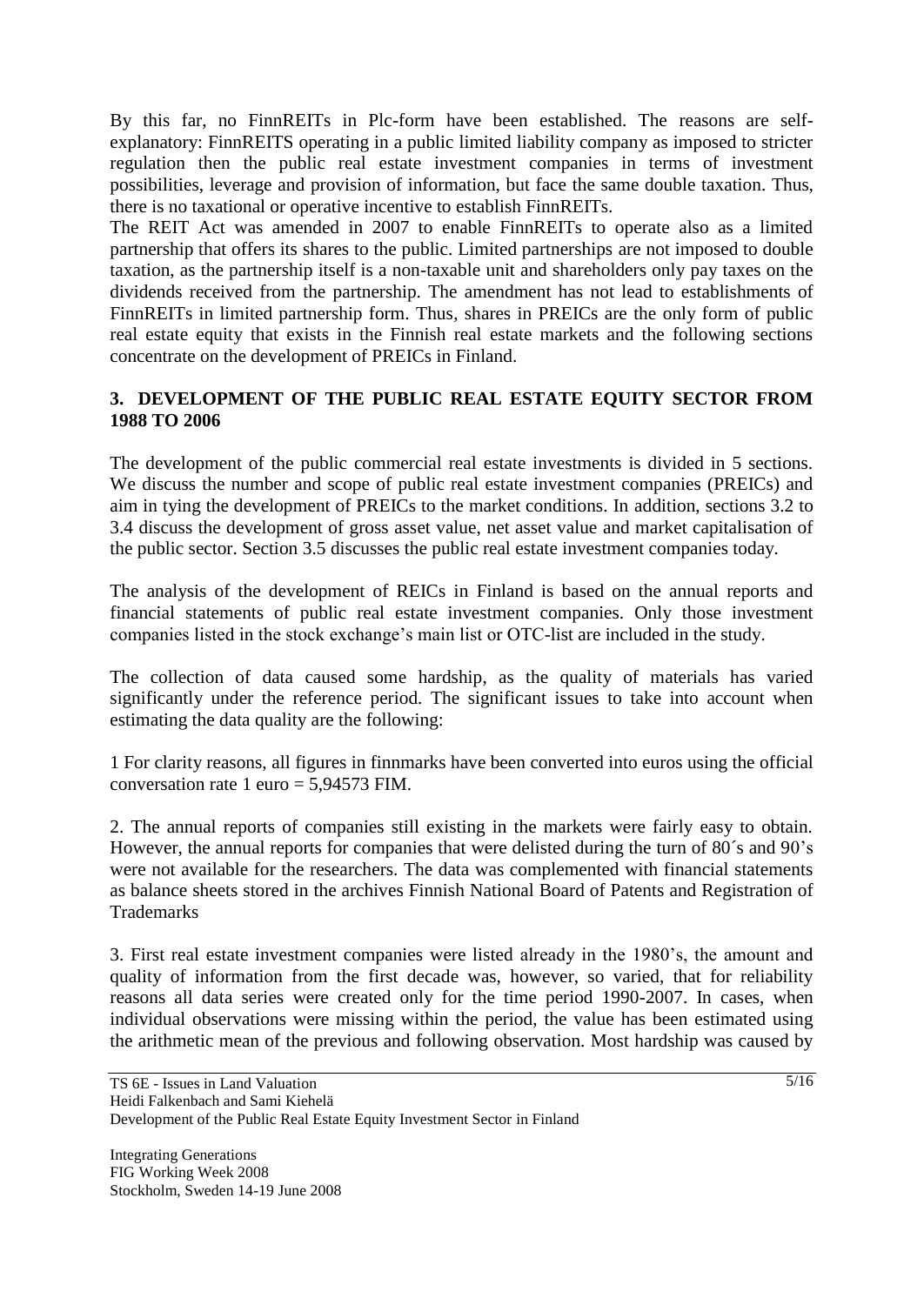the SSK Suomen Säästäjien Kiinteistöt Plc (later SSK), for which information could not be collected for years 1992 to 1994.

## **3.1 Companies**

The first real estate investment companies were established in Finland in 1985, when Helsinki Investment Trust was listed in the broker's list of Helsinki Stock Exchange. The public sector did not start to flourish, however, until 1987, when nine new real estate companies went public. At that time the Finnish real estate markets were booming: financial markets had just been liberalized and the economy in general was already overheated. Common belief among investors was, that property values could only increase and that the inflation hedging provided by real estate was unfailing (Huoneistokeskus 1992, p.2). The economic growth in services sector increased the demand for commercial premises, and vacancies very close to nonexisting, leading to increasing rents and soaring property prices (Karakozova 2005, 4).

Finnish real estate investment companies had been planning going public for some time already, and Finnish actors used the earlier established Swedish real estate investment companies as model for their business in Finland (Pietilä 1989). In addition, increasing volatility in the stock markets as well as lack of long-term investment possibilities, added to the demand of real estate investments. The actual listings in stock exchange happened rapidly during the years 1987 and 1988, as 11 real estate investment companies went public, with total real estate holdings of ca. 383 million euro. Of these companies 9 were listed in the main list and 2 on the OTC-list. In 1989, one more real estate investment company entered the OTC-list (Kock 2005). In addition, construction companies participated in the real estate investment activities. Most PREICs had decided to operate in Helsinki Metropolitan area, and a few had extended their activities into other growth centres in Finland. Turun Arvokiinteistöt Plc was in these terms an exception, as it focused solely in real estate located in Turku area.

The 12 PREICs of 1980's had diversified backgrounds. Most of the companies, including Citycon Plc, Siltasaari-Invest Plc, Julius Tallberg-Kiinteistöt Plc (JTK), Interavanti Plc, Suomen Kiinteistö-investointi Plc, Suomen Pörssikiinteistöt Plc, Jämerä-Kiinteistöt Plc and Suomen Säästäjien Kiinteistöt Plc (SSK) were established during years 1987 and 1988. Formally YIT-Kiinteistöt Plc had existed as part of YIT-consortium also before 1987, but it's acitivities started after going public in 1987. Castrum Plc had existed earlier as a development company, but changed its strategy to a real estate investment company in 1987. A year later, the company went public. Sensor Plc had been established in 1983 as an investment company, and in 1987 the company made a decision to focus solely on real estate investments. Turun Arvokiinteistöt Plc was the only PREIC that had operated actively before the listing.

The ownership sructure of the PREICs was varied. Many companies, such as Castrum Plc, Jämerä-Kiinteistöt Plc, Siltasaari-Invest Plc and Suomen Kiinteistöinvestointi Plc were mainly owned by institutional investors, but also construction companies and savings banks participated in the market. YIT-Kiinteistöt Plc had a construction company as its majority owner. Suomen Pörssikiinteistöt Plc was partly owned by institutional investors, but had also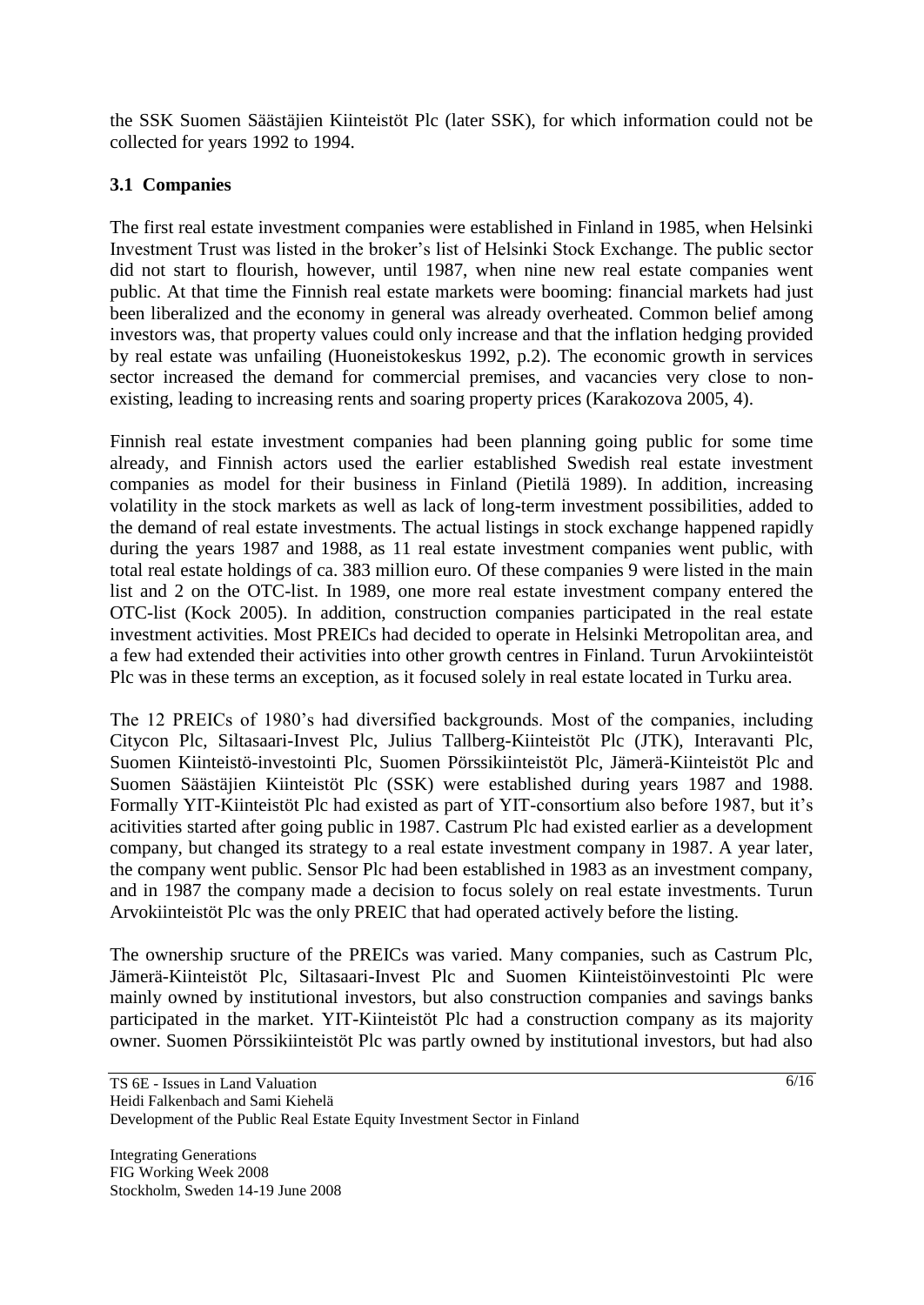Finnish industrial companies as an owner group. SSSK Plc, Interavanti Plc and JTK Plc were mainly owned by few private investors. Of the 13 PREICs in 1989 only Suomen Kiinteistöinvestointi Plc had also significant foreign ownership.

In regards of number of companies, year 1989 was a peak year: In 1990 three PREIC's (Siltasaari-Invest Plc, Jämerä-kiinteistöt Plc and Suomen pörssikiinteistöt Plc) were merged into one PREIC, Ferenda Plc. In addition, Finanssiosakeyhtiö Sensor Plc was withdrawn from the stock exchange due to unprofitableness. In 1990 Polar Construction Corporation Plc, a public company active in both construction and investment activities, reached an agreement with Ferenda's principal shareholders to exhange their Ferenda holdings for shares in Polar Construction Corporation Plc. After the purchase the rest of Ferenda Plc shares in March 1991, Ferenda Plc was withdrawn from the stock exchange 17.4.1991 (Pörssitieto 2005).

In 1991, Finnish economy fell into a deep recession, which later deepened into a banking crisis. With the oversupply of commercial space generated during the property boom, recession led to a sharp drop in property values, rents and construction activity (Karakozova 2005, 4). Trading activity and possibilities for obtaining banking finance decreased, as interest rates and collateral requirements were updated (Huom! 1991, p.3). The economic crisis affected also the public real estate investment companies. During the recession year, the number of investment companies decreased further. In 1993 Suomen Kiinteistöinvestointi Plc was declared bankrupted and thus left the stock exchange. The majority owner of YIT-Kiinteistöt Plc, YIT Group, bought back all the shares of YIT Kiinteistöt Plc and the company was delisted.

The Finnish economy and property markets started to recover in 1994. The general economy entered a phase of steady growth, supported with the joining of European Union in 1995. In real estate markets, rent started to increase, profits recovered and vacancies decrease. For the public real estate companies, the early recovery offered no large changes. In 1998, the public sector activated again, as Sponda Plc, a real estate company owned by the state of Finland and Merita bank, was listed in the Helsinki Stock Exchange. Shortly after that, in 1999, also Technolopolis Plc, a real estate investment company focusing on technology centres, entered the stock exchange.

The amount of public companies started to decrease again, as Sponda Plc bought Castrum Plc and the company was delisted. The following year, the now private real estate investment company was merged into Sponda Plc (Kock 2002).

Polar Corporation, which had bought Ferenda Plc in 1990, entered a reorganisation programme in 1993. As part of the restructuring, construction and real estate investment activities were separated as independent business functions in 1994. In 1998, Polar sold off its construction activities and limited it's activities in real estate investment. During years 2003 and 2004 all shares Polar Plc was purchased by the German IVG-consortium, and the company was delisted. The latest change in the PREIC sector occurred as Turun Arvokiinteistöt Plc ended in financial distress and was delisted in 2005.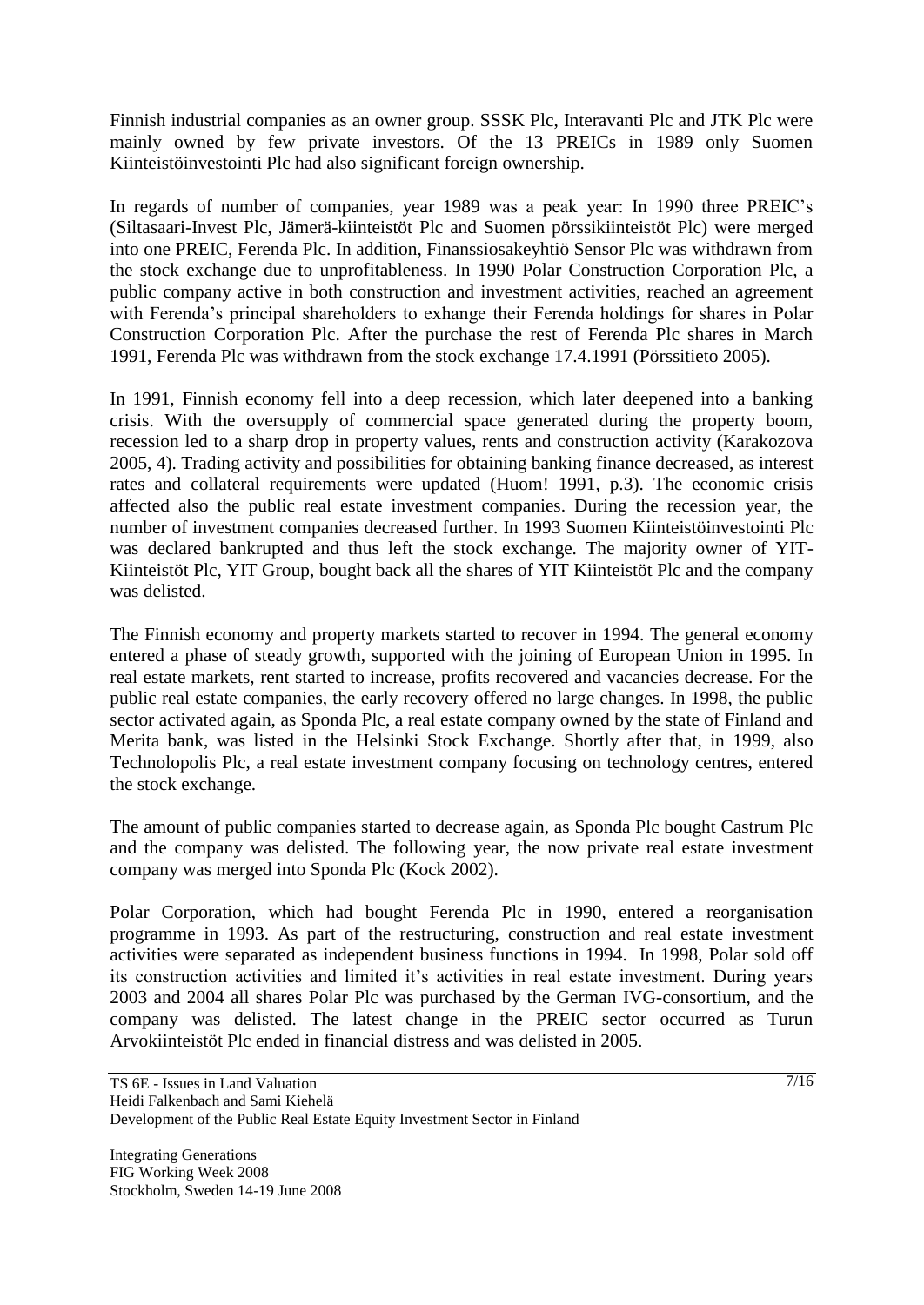Figure 2 presents the public real estate companies in Finland from 1988 to 2006. It shows all public companies that have entered the stock market as well as their fusions and delistings. The figure uses 1988 as a base year. In 1988 there were altogether 11 public real estate companies and the development of the number of companies can be observed on the lowest row of the picture. For companies established after 1988, the nametag starts at the year of listing of the company, e.g. for Ferenda Plc it is 1990 and SSK Plc 1989. The companies marked with arrowed lines are the ones, which still exist today. The lines marked with a dot show delisting at the precision of a year. The location of Polar Plc in the picture is somewhat discretional. The company was listed in 1989, but started its activities in a pure real estate investment company only in 1998, suggesting, that the establishment could be pointed to either of the years. In this presentation, the authors have chosen, and to mark the establishment to year 1989.



**Figure 2** Public real estate companies in Finland

TS 6E - Issues in Land Valuation Heidi Falkenbach and Sami Kiehelä Development of the Public Real Estate Equity Investment Sector in Finland

Integrating Generations FIG Working Week 2008 Stockholm, Sweden 14-19 June 2008 8/16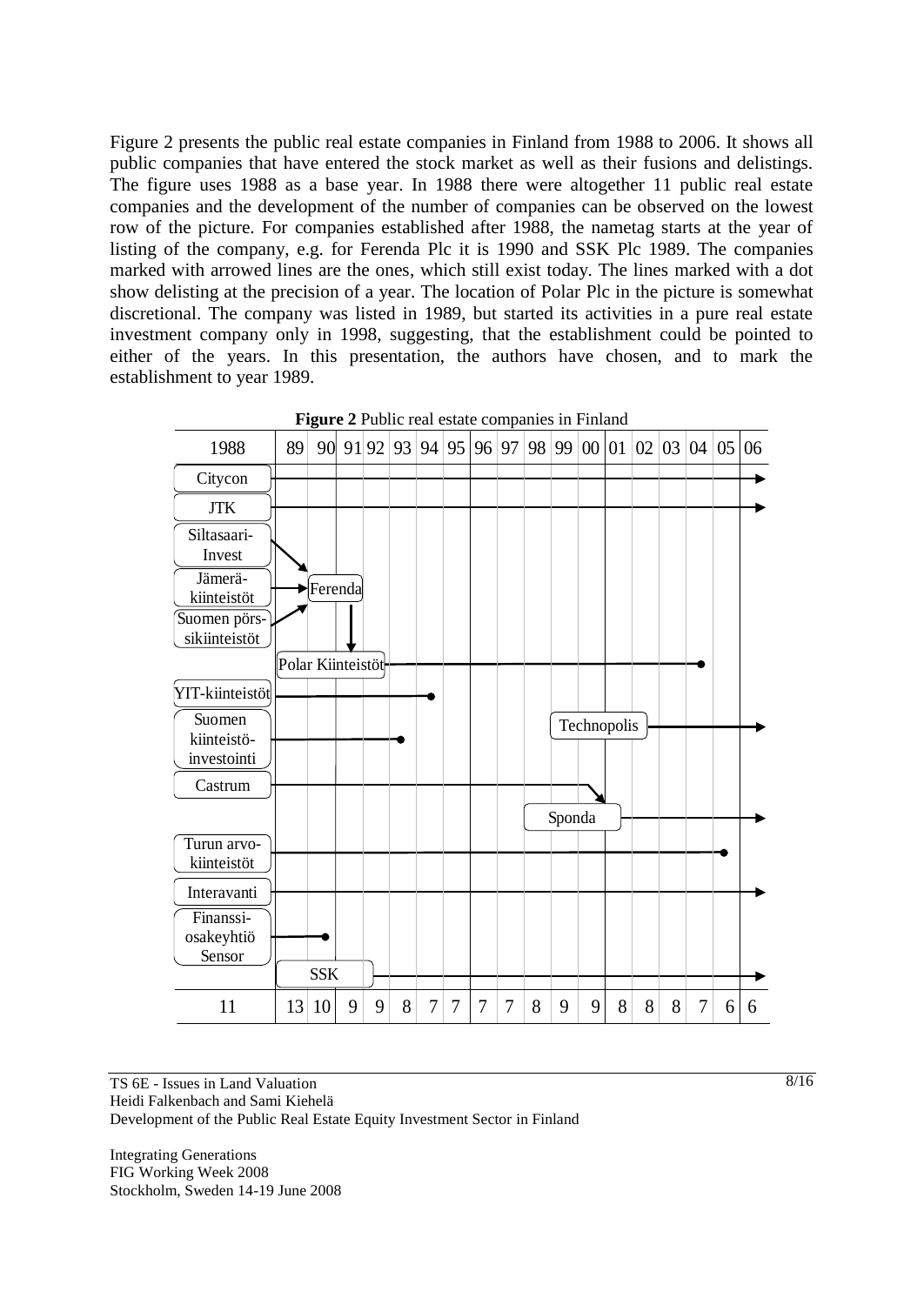### **3.2 Gross asset value**

Gross asset value (GAV) represents the value of assets owned by the companies. The authors faced some difficulty in defining the gross asset values of the companies: Before the introduction of IFRS-standards in 2005 Finnish PREICs were not required to report the market values of their real estate holdings in their annual reports. Thus, the availability of the market values of property holdings varied from company to company. In cases where market value was not available, book value of properties is used. Book values are calculated based on the acquisition price less the depreciation. In addition, book values can be corrected for permanent changes in value through write-ups and write-downs.

Figure 3 illustrates the development of GAV in the Finnish PREICs from 1990 to 2006. The development of GAV displays the property market cycles and changes in the market fairly well. The economic crash in 1991 can be traced, and the figure suggests that some writedowns on the property assets were done during years 1992 and 1993. If judging based on GAV, the economic through of PREIC sector continued until the end of 1997.

purchased the state-owner private real estate company Kapiteeli Ltd. The total value of the transportion and  $\Omega$  william property and the estimated realized the property particle 1.2 hilliam Year 1998 shows the beginning of new growth in the sector, with a GAV jump of almost 1 million euros. More than half of this growth can be explained by the listing of Sponda Plc, whose real estate portfolio's NAV was almost 600 million euro. In addition to Sponda Plc, and Citycon Plc increased the value of its portfolio markedly. In 1999 Technopolis Plc went public, adding 60 million euros to the public sector GAV. The sector experienced its peak in 2000, exceeding a GAV of more then 3 billions. Second peak occurred in 2006, as Sponda Plc transaction was 943 million euros and the estimated value of the property portfolio 1,3 billion euros.



**Figure 3** Development of gross asset value in the public real estate investment companies

#### TS 6E - Issues in Land Valuation Heidi Falkenbach and Sami Kiehelä Development of the Public Real Estate Equity Investment Sector in Finland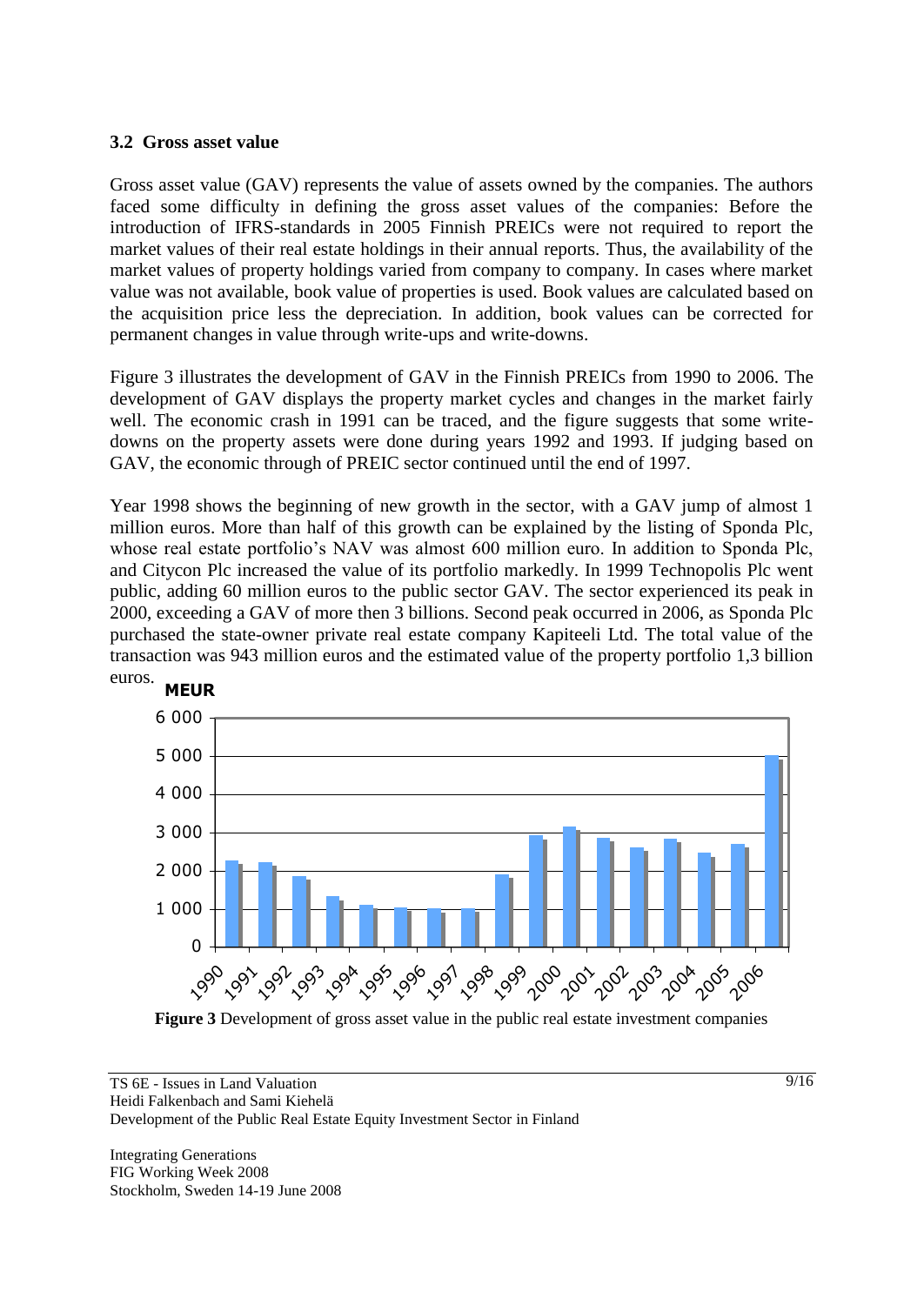### **3.3 Net asset value**

Net asset value (NAV) describes the value of assets held by the companies less the liabilities. Thus, NAV can be interpreted as an indicator of sector's wealth. Figure 4 illustrates the development of the NAV of PREIC sector in Finland from 1990 to 2006. As with the calculation of net asset values, some asset values had to be calculated using book values of property portfolios.

The NAV has had a varied development. In the beginning of 1990's property values were high, an investment also highly leveraged. The write-downs during recession naturally weakened NAV, as asset values decreased and interest rates increased. Thereby, the debt to equity ratio increased from circa 50 per cent up to more than 70 per cent for years 1992 to 1995. Figure 4 suggests year 1993 to be the trough, as NAV fell down to 200 million euros. In year 1993, the PREIC sector experienced also it's first, and by far the only, bankruptcy, as Suomen Kiinteistöinvestointi was officially declared bankrupted.

Plc and Technopolis Plc affect the figures. In terms of NAV, the recovery from the recession continued until 1998, and year 1999 was the first year, where NAV exceeded that of the pre-recession period. Again, listings Sponda



**Figure 4** Development of net asset value in the public real estate investment companies

### **3.4 Market capitalisation and P/NAV**

The figure 5 presents the development of market capitalisation and price-to-NAV figure of the Finnish public real estate investment companies from 1990 to 2006. Figures are calculated based on the market value of the share on the last day of the year multiplied by the amount of shares.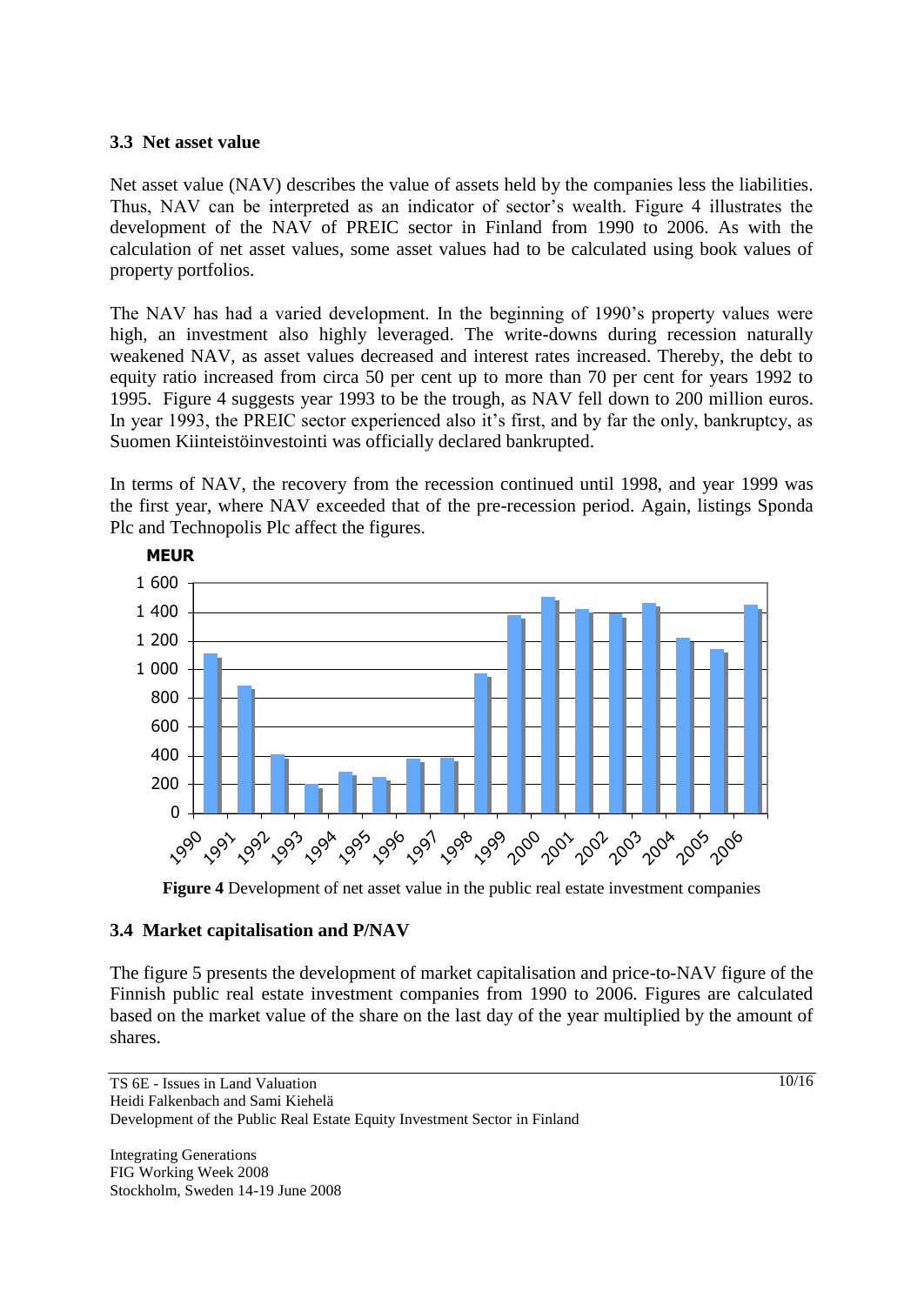As can be seen in figure 5, also the market values of PREICs plunged during the recession, but have followed a fairly steady path since 1998. The P/NAV-ratio describes the ratio between the market capitalisation and NAV. For the 1990's P/NAV-ratio remained around 40 per cent, but showed quite much volatility. During the recession, P/NAV varied between 35 and 60 per cent. Since the beginning of the  $21<sup>st</sup>$  century, P/NAV ratios have been increasing, and P/NAV discounts turned into P/NAV premiums in 2005.



**Figure 5** Market value and P/NAV-ratio of PREICs

Though the market capitalisation of public real estate investment companies has increased markedly during the past years, it still remain modest in relation to the market capitalisation of the OMX Helsinki Stock Exchange. In November 2007 PREICs represented 0,67 per cent of the total stock market capitalisation, whereas the average for Europe was 1,74 per cent (EPRA 2007). The growth of public real estate equity market capitalisation, however, has been rapid compared to the global average: According to Ibbotson Associates (2006), the global equity market capitalisation grew annually 23 per cent between 2002 and 2006, whereas in the Finnish markets the annual growth was almost 29 per cent.

### **3.5 PREICs today**

Today, there are 6 public real estate investment companies quoted in the OMX Helsinki Stock Exchange. The existing companies differ from each other markedly in terms of size, stock trading volume and ownership structures. As shown in figure 6 two of the public real estate companies, Sponda Plc and Citycon Plc, have market capitalisations of more than 800 million euro, whereas the rest of the companies are significantly smaller. The smallest company, SSK Plc has a market capitalisation of ca 6 million euros. JTK Plc and Interavanti Plc both have a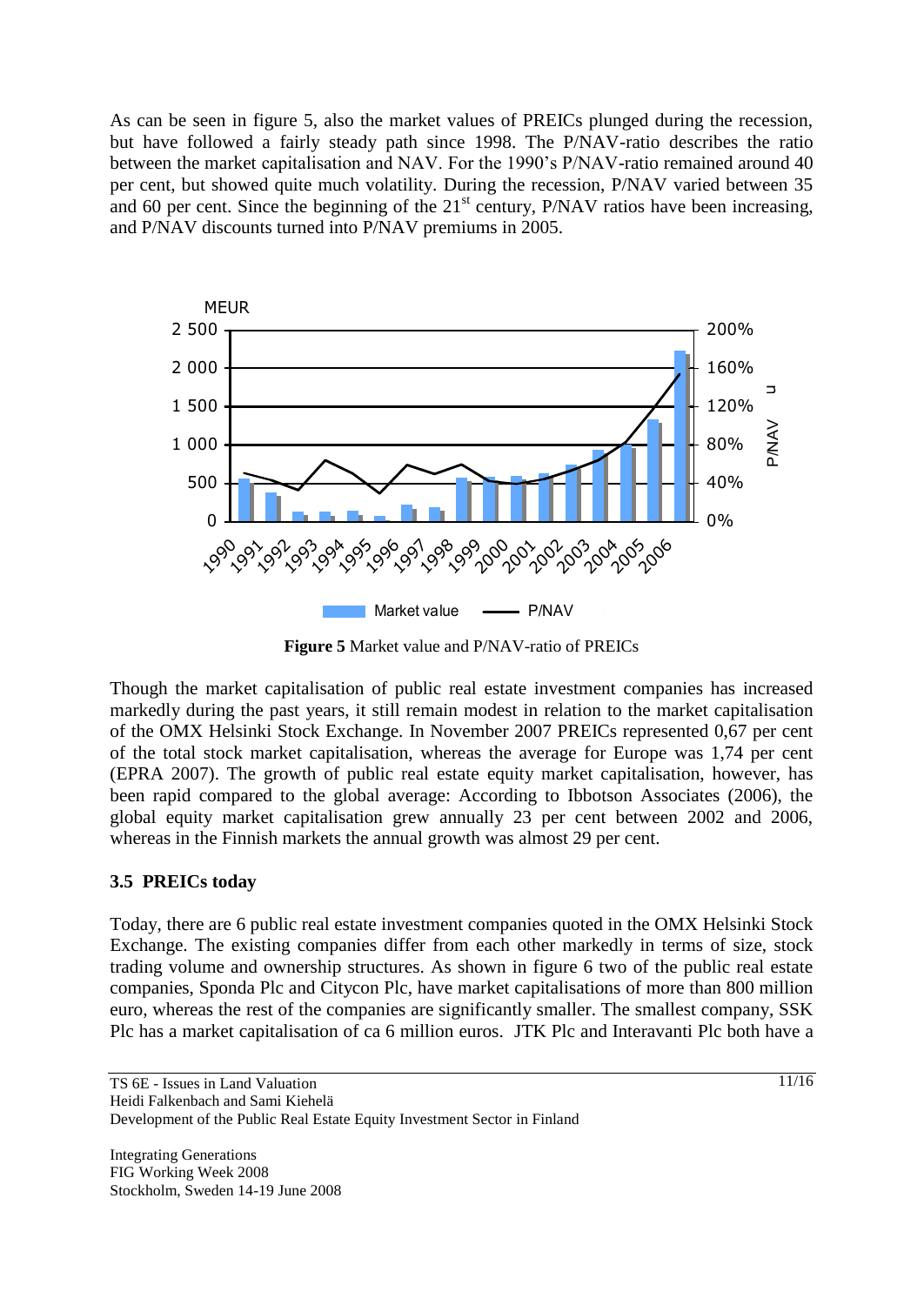market capitalization of less than 80 million euros, that is, less than 10 per cent of the one of Sponda Plc. The value of properties owned by the companies varies accordingly.

An interesting fact is that also the share turnover and ownership structure of the companies varies: The least traded companies Interavanti Plc, JTK Plc and SSK Plc are mainly owned by the management or by one company, and the share turnover remains below 5 per cent for all of them. For Interavanti Plc the yearly trading volume was less than 1 per cent for the year 2006. The three other companies have more diversified owner structure. The largest shareholder of Sponda Plc is the Finnish state, representing one third of the shares. Citycon Plc is mainly owned by foreign investors, Gazit Globe Plc representing almost 40 per cent of the stocks. Technopolis Plc has as its major owners foreign investors and households.

| Company                                       | <b>Market</b><br>Capitalisation<br>(MEUR) | <b>Value</b><br>of<br><b>Properties</b><br>(MEUR) | <b>Share turnover</b><br>(% of number<br>of shares) | <b>Major</b> owners                                              |
|-----------------------------------------------|-------------------------------------------|---------------------------------------------------|-----------------------------------------------------|------------------------------------------------------------------|
| Sponda Plc                                    | 952                                       | 2455,1                                            | 53 %                                                | Finnish<br>state<br>(34,3%                                       |
| Citycon Plc                                   | 844,3                                     | 1447,9<br>(1009,7)<br>in<br>Finland)              | $31\% *$                                            | Gazit Globe Ltd.<br>(38,8%)                                      |
| Technolopolis Plc                             | 306, 7                                    | 392,2                                             | 58 % **                                             | Foreign<br>investors<br>$(51,2\%)$ ,<br>households<br>$(14,5\%)$ |
| Interavanti Plc                               | 57,7                                      | 16,2                                              | 0,3%                                                | Management<br>$(94\% )$                                          |
| Tallberg<br>Julius<br>Kiinteistöt Plc (JTK)   | 66,5                                      | 129,7                                             | $3,2%$ ***                                          | Julius<br>Oy<br>Tallberg<br>Ab<br>$(66, 64\%)$                   |
| Säästäjien<br>Suomen<br>Kiinteistöt Plc (SSK) | 6,3                                       | 2,8                                               | 4, 0 %                                              | OWH-Yhtiöt Oy<br>$(49, 40\%)$                                    |

\* The amount of shares was increased during 2006 from to 40 800 000 shares through stock options and a rights issue

\*\* The amount of shares was increased during 2006 from 136 400 000 shares to 167 200 000 shares through stock options and a directed share issue

\*\*\* includes only B-shares

Source: Annual reports of the companies (2006)

**Figure 6** Market capitalisation, real estate portfolio sizes, share turnover and major owners of public real estate investment companies

TS 6E - Issues in Land Valuation

Heidi Falkenbach and Sami Kiehelä

Development of the Public Real Estate Equity Investment Sector in Finland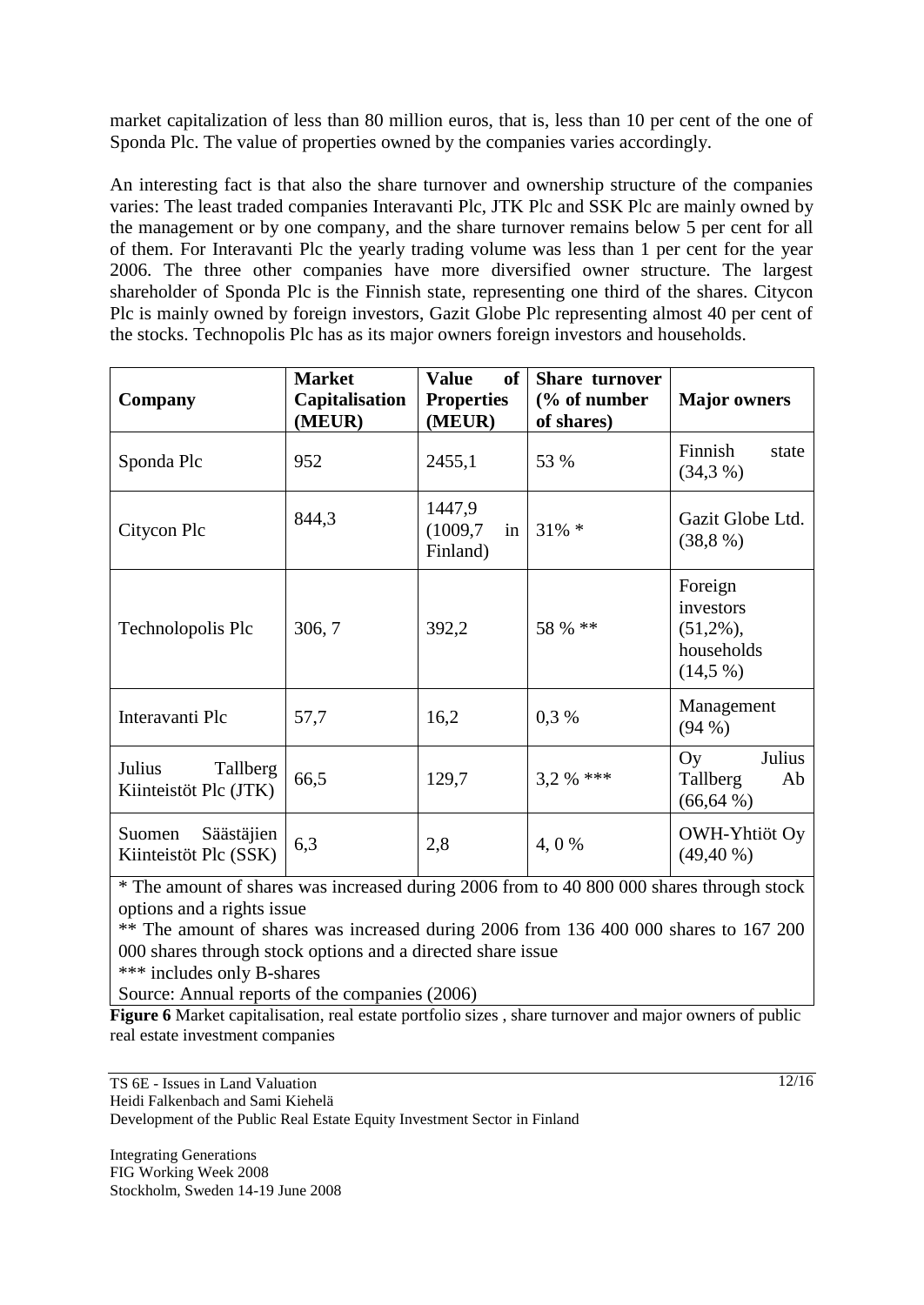Though the portfolios held by PREICs have grown substantially during the part five years, the relative significance of the PREIC holdings in the Finnish commercial real estate markets is still fairly small. The current size of commercial real estate market is estimated to have a value of 28- 30 billion euro (KTI 2007), whereas the value of properties held by public real estate investment companies was ca. 5 billion euros. The public sector owns thus less than 20 per cent of the total commercial real estate stock. The comparative figure in U.S. was 27 per cent in 2004 (Hudson-Wilson et al. 2005), suggesting thus expansion possibilities in the Finnish public equity sector.

## **4. CONCLUSIONS**

The forms of real estate investment in Finnish real estate markets are still fairly limited. In terms of public equity investments in commercial real estate Finnish legislation provides for two forms: public real estate investment companies and real estate investment trusts. Due to taxation and operational inefficiencies, no FinnREITs have been established, and in practise the public equity sector exists only in form of public real estate investment companies.

The public markets for real estate equity started to develop in 1980's when the first real estate investment companies entered the stock exchange. The sector experienced its short period of vigour at the turn of 1990's with 13 public real estate investment companies. In the beginning of 1990's, Finnish economy fell into a deep recession and the sector declined both in terms of number of companies as well as their asset holdings. As a result of delistings of companies and write-downs in asset values, the gross asset value of holdings decreased to less than half of the pre-recession levels, The debt to equity ratios of the companies decreased from circa 50 per cent to more than 70 per cent, representing a decline of more than 800 million euros, or 80 per cent, in net asset values. The market capitalisation decreased accordingly, but interestingly, the P/NAV-ratio, although volatile, kept its level.

The market capitalisation as well as the net and gross asset values of the sector remained below pre-recession values until 1999. The step-wise recovery of net asset values, and thus financial position of the companies, started in 1994, but the pace of recovery kept the gross and net asset values far from the pre-recession levels. The new expansion of the sector, which started in 1998, was then mainly explained by the listings of two new companies, Sponda Plc in 1998 and Citycon Plc in 1999.

Today, the public real estate equity investment companies have property holdings of ca 5 billions, corresponding less than 20 per cent of the estimated size of Finnish commercial property markets. The market capitalisation had increased rapidly since 1999, exceeding 2 billions in 2006. The appreciation of the sector as well as the current market cycle can also be detected from the development of P/NAV-ratios: Before the turn of millennium property company shares were traded with a discount of ca 50 per cent. The P/NAV-ratio started to increase in 2001, reaching a 50 per cent premium in 2006.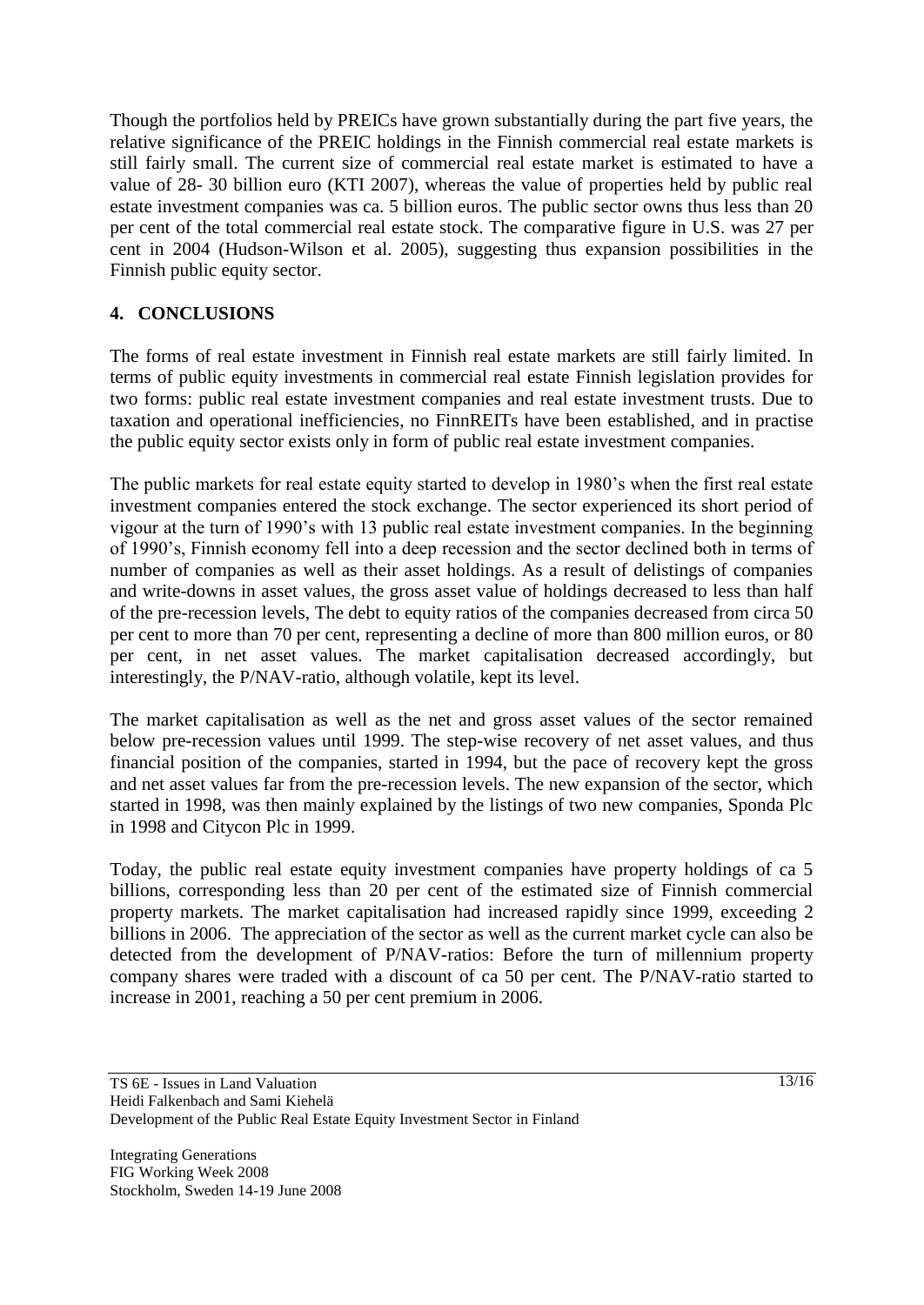Despite the recent fast developments in the public real estate equity sector in Finland, the sector is still more limited than its counterparts in Europe and U.S. both in terms of property holdings as well as market capitalisation. Thus, the expansion of the sector can be expected to continue. A possible explanation for the small size of the public equity sector could be the lack of a public, tax-transparent investment vehicle (REIT), as the double-taxation imposed to PREICs decreases the attractiveness of the investment for investors, who have the possibility and means to invest in other forms of property.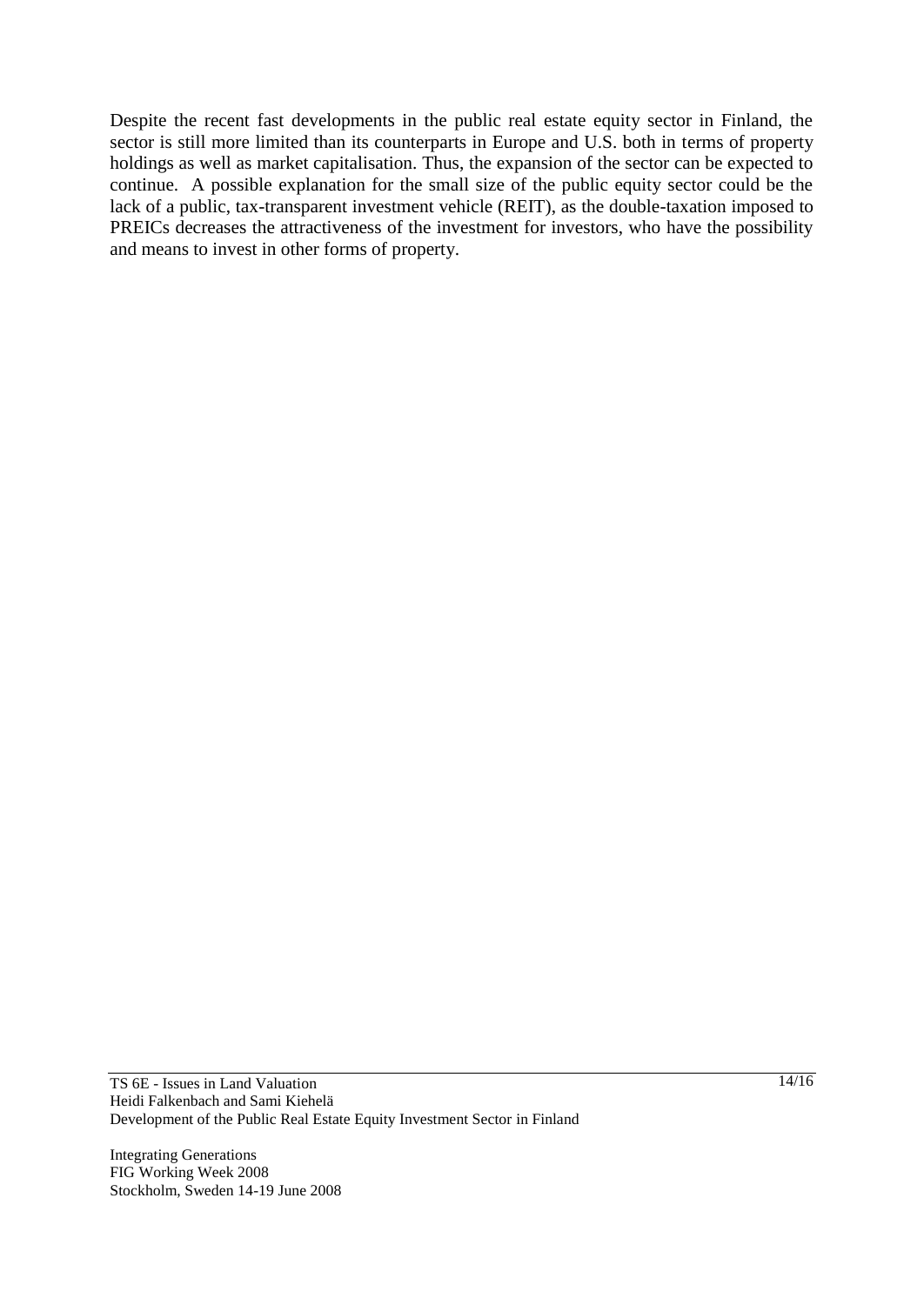### **REFERENCES**

Epra. 2007. FTSA EPRA/NAREIT Global Real Estate Index – Monthly Bulletin.

Hudson-Wilson, Susan – Fabozzi, Frank J. – Gordon, Jacques N. 2003 Why Real Estate? An expanding role for institutional investors. *The journal of Portfolio Management*, Vol. 29, Special Issue 2003, pp. 12-25.

Hudson-Wilson, Susan – Gordon, Jacques N.– Fabozzi, Frank J. – Anson, Mark J.P. – Giliberto, S. Michael. 2005 Why Real Estate? And when? *The journal of Portfolio Management*, Vol. 31, Special Issue 2005, pp. 12-22.

Huoneistokeskus. 1992. Market review Fall 1992. Huoneistokeskus Oy. Helsinki.

Huom! 1991. Market review Fall 1991. Huoneistomarkkinointi Oy. Helsinki.

Ibbotson Associates. 2006. Commercial Real estate: the Rola of Global Real Estate Equities in Strategic Asset Allocation. November 2, 2006.

Karakozova, Olga. 2005. Modelling and forecasting property rents and returns. Helsinki: Edita Prima Ltd. (Publications of the Swedish School of Economics and Business Administration Nr 149) ISBN 951-555-889-1 (printed), ISBN 951-555-890-5 (electronic version)

Kock, G. 2005. Pörssitieto 32. Pörssitieto Ky, Helsinki, Finland. ISBN 952-99566-0-6. In Finnish.

KTI Finland, the Institute for Real Estate Economics. 2007. The Finnish Property Market 2007. [Market review] ISBN: 952-9833-33-4

Pietilä, Paula. 1989. Kiinteistösijoitusyhtiöt Suomessa ja Ruotsissa (Real estate investment companies in Finland and Sweden). Maakanta Oy:n julkaisuja 1, Helsinki, Finland. ISBN: 952-90102-6-5. In Finnish.

Pörssitieto. [Cited 3.1.2008].<http://www.porssitieto.fi/>

### **Cited legislation**

Finnish Companies Act (734/1978) (in Finnish: Osakeyhtiölaki) Securities Market Act (495/1989) (in Finnish: Arvopaperimarkkinalaki) Accounting Act (1336/1997) (in Finnish: Kirjanpitolaki) Accounting Ordinance (1339/1997) (in Finnish: Kirjanpitoasetus) Income Tax Act (1535/1992) (in Finnish: Tuloverolaki) Corporation Income Tax Act (1968/360) (in Finnish: Laki elinkeinotulon verottamisesta)